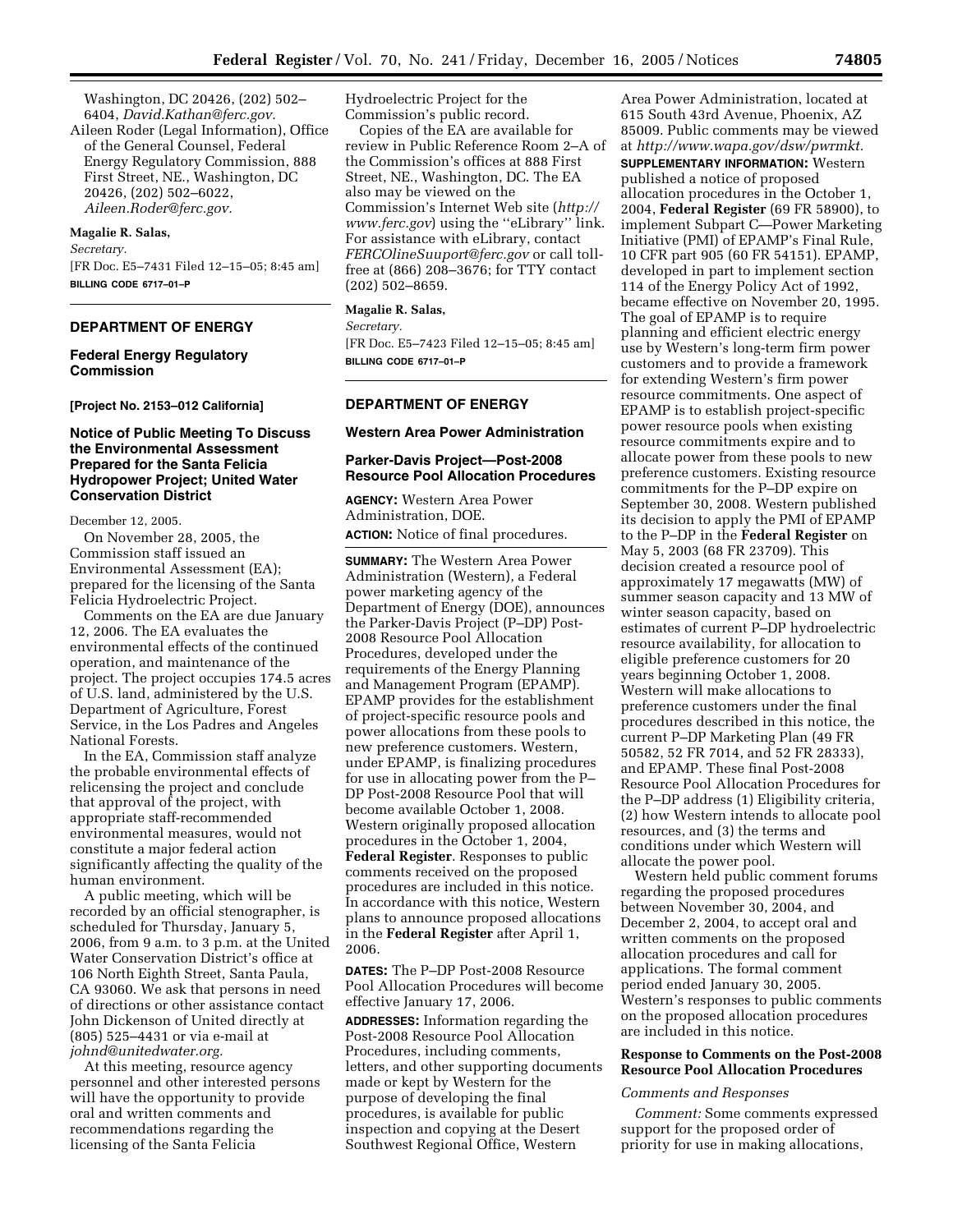specifically the exclusion of existing Firm Electric Service contractors from the first priority.

*Response:* Western appreciates the support and agrees that this order of priority will facilitate the widespread use of hydropower resources.

*Comment:* Western received comments that subcontractors receiving allocations of Boulder Canyon Project power should be considered as having a contract with Western or as a member of a parent entity that has a contract with Western.

*Response:* Western agrees that the definition of ''a member of a parent entity that has a contract with Western'' includes the Boulder Canyon Project subcontractors (or suballottees). These subcontractors receive the benefits of Federal power resources through power contracts with Boulder Canyon Project contractors and would not meet the criteria to receive first priority consideration.

*Comment:* Western received comments that applicants may receive standard retail service from electric service providers and have no contract with their electric service providers for Federal resources. These comments asserted that the status of their electric service providers as contractors for Federal resources should not disqualify such retail customers from being in the first priority for consideration unless the applicants otherwise receive specified benefits from federal resources.

*Response:* Retail customers of an electric service provider are not intended to be included in the definition of ''member of a parent entity.'' Therefore, otherwise qualified applicants would not be disqualified from being in the first priority for consideration solely on the basis of the applicant's retail service provider having a contract with Western for Federal resources. To encourage widespread use of Federal resources, Western may consider the magnitude of direct or indirect benefits from Federal resources received by applicants in determining allocations.

*Comment:* One comment suggested that resource pool allocations should be given to applicants previously unsuccessful in obtaining a Federal power allocation.

*Response:* In the October 1, 2004, **Federal Register** notice, Western provided an order of priority for use in determining which qualified applicants would receive consideration for P–DP resource pool allocations. The first order of priority contains those applicants that do not have contracts with Western for Federal power resources or are not members of parent entities that have a

contract with Western for Federal power. This category would include those qualified applicants within the marketing area that have been previously unsuccessful at obtaining a contract with Western for Federal power resources.

*Comment:* Comments were received requesting that Western consider making allocations to municipalities, that are not utilities, for identified enduse loads, such as water, waste water, street lighting, and municipal facilities.

*Response:* Western's historic practice has been to require electrical utility status for municipalities to be eligible to receive Federal power under the preference clause. This requirement is contained in EPAMP, and utility status will continue as a requirement for municipalities to receive a preference allocation. For the P–DP, Western will consider making allocations to municipal utilities, other than electrical utilities, that are recognized as utilities by their applicable legal authorities, are nonprofit in nature, have electrical facilities, and are independently governed and financed.

*Comment:* Western received comments that applicants should not be required to meet utility status before Western determines who will receive allocations.

*Response:* Western must know prior to publishing proposed allocations whether applicants have attained utility status. To accommodate applicants that may need more time, Western has decided to extend the deadline for attaining utility status to April 1, 2006.

*Comment:* Western received a comment that applicants with direct use needs such as irrigation districts should not be required to meet utility status.

*Response:* The October 1, 2004, **Federal Register** notice stated that ''qualified applicants that desire to purchase power from Western for resale to consumers \* \* \* must have utility status.'' Utility status means that the applicant has responsibility to meet load growth, has a distribution system, and is ready, willing, and able to purchase power from Western on a wholesale basis for resale to retail consumers. Electrical districts, as well as certain irrigation districts, resell power to retail consumers and, therefore, must meet utility status requirements. Irrigation districts desiring power allocations entirely for direct use loads, which are owned and controlled by these entities, are not required to have utility status as they are not required to distribute power to members that are preference entities or to retail consumers.

*Comment:* A comment suggested that partial requirements customers of entities with allocations of Federal resources should receive special consideration as compared to full requirements customers of such entities.

*Response:* Western's consideration of an application for an allocation will not differentiate between a partial requirements customer and a full requirements customer of an entity that has a contract for Federal resources. The amount of any Western power allocation could be affected by the magnitude of benefit received from the Federal resources, which could be impacted by the applicant's status as a partial requirements customer versus as a full requirements customer.

*Comment:* Comments stated that the future, projected load of applicants should be considered when making the determination as to which applicants should get an allocation and how much power to allocate.

*Response:* In the October 1, 2004, **Federal Register** notice, Western stated that it would base allocations made to qualified applicants on the actual loads in calendar year 2003. This practice enables Western to more accurately determine allocations and the benefits derived from those allocations, as opposed to consideration of future projected loads, which may or may not be realized. Western will allow applicants to provide updated load data if they desire. Applicants may provide the most recent 12 months of actual load data, which must be received by Western no later than April 1, 2006. In addition, applicants may also provide any other updated or new information relevant to their applications no later than April 1, 2006.

*Comment:* A comment said that any power remaining unallocated or not placed under contract should be offered to the contractors that contributed the power to the resource pool.

*Response:* Resource pool power not placed under contract will be offered on a pro rata basis to existing contractors up to the amount they contributed to the resource pool. Beyond that, any remaining resource pool power will be used as determined by Western.

*Comment:* A comment stated that the entire resource pool should be allocated to Native American applicants.

*Response:* Native American tribal applicants will be considered for allocations along with all other eligible applicants.

*Comment:* A comment said that the proposed 1–MW minimum allocation should be decreased or eliminated.

*Response:* The current marketing plan criteria include a 1–MW minimum for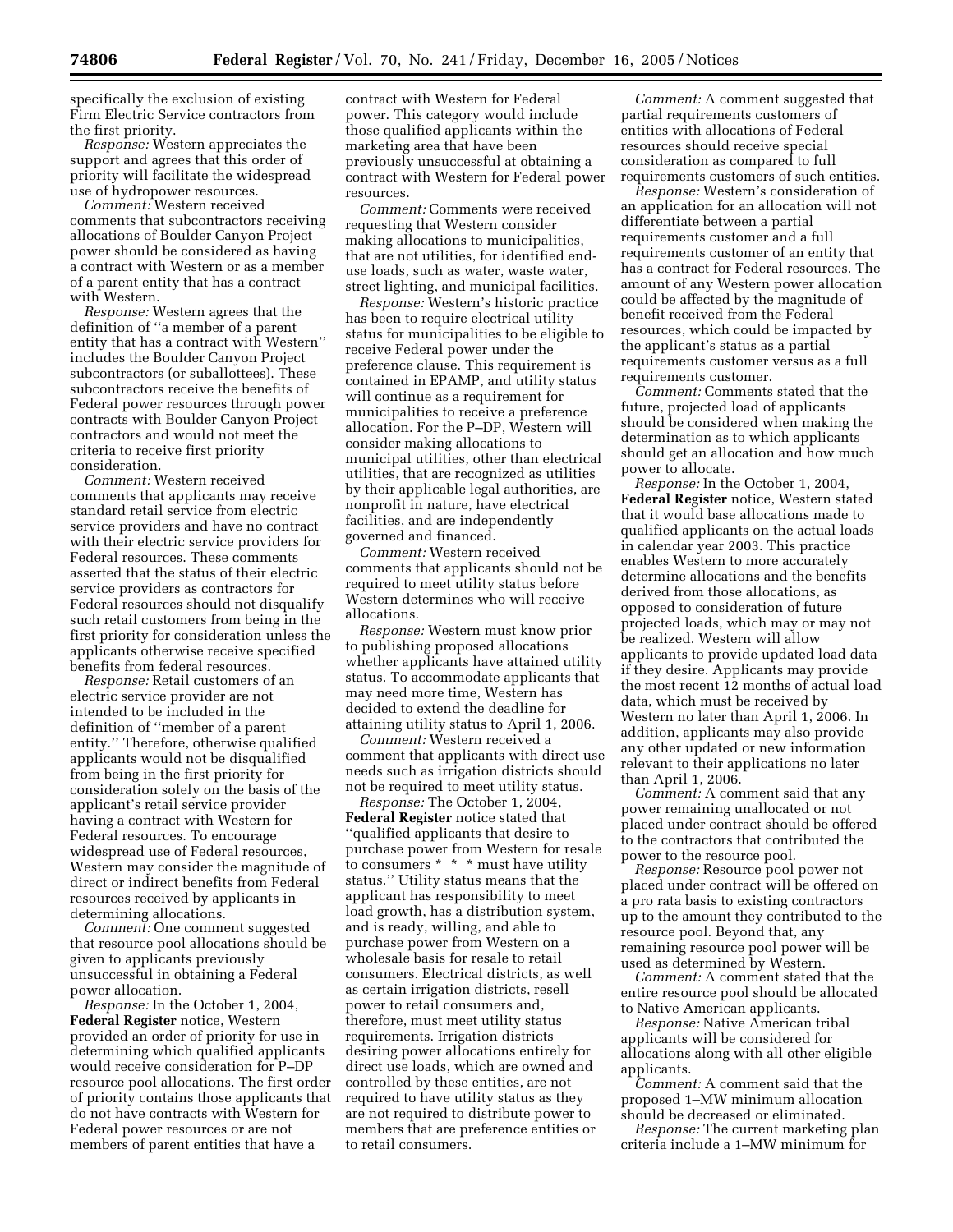new customer allocations (52 FR 28333, July 29, 1987). This 1–MW minimum recognizes that Western does not schedule power to entities in quantities of less than 1 MW. Because of this and because small customer allocations were rounded to an even megawatt in the May 5, 2003, **Federal Register** notice (68 FR 23711), Western will continue the 1– MW minimum allocation provision.

*Comment:* Comments suggested that aggregating or pooling loads of different applicants should be allowed to meet the proposed 1–MW minimum allocation.

*Response:* Applicants will be allowed to aggregate their loads to qualify for an allocation of P–DP power provided Western is able to schedule power deliveries in 1 MW or greater quantities to the aggregated group. Applicants that aggregate loads will be required to demonstrate to Western's satisfaction that a contractual aggregated arrangement is in place by April 1, 2006. Members of an aggregated group must individually and collectively meet preference status and all other eligibility requirements. Western does not intend to allocate power to aggregated loads that are retail in nature.

*Comment:* Some comments supported the provision requiring contractors to pay Western in advance for firm electric service.

*Response:* Western appreciates support for the contract provision requiring contractors to pay their firm electric service bills 1 month in advance, unless both parties mutually agree to pay more than 1 month in advance.

*Comment:* Comments expressed understanding for the requirement to reimburse existing contractors that provided advanced funding for certain capital items.

*Response:* Western appreciates support and recognition of the obligation to reimburse existing contractors for any undepreciated replacement advances, to the extent existing contractors' allocations are reduced to create the resource pool.

*Comment:* Comments requested clarification of the transmission arrangements necessary to deliver P–DP power allocations from P–DP point(s) of delivery to applicants' loads.

*Response:* As stated in the October 1, 2004, **Federal Register** notice, each customer is ultimately responsible for arranging third-party delivery of firm power beyond P–DP point(s) of delivery. Western may assist new applicants, upon request, in facilitating third-party arrangements for delivery of allocated firm power, which may include transmission and/or displacement

power delivery arrangements. Applicants must have the necessary arrangements for transmission, displacement, and/or distribution service in place by April 1, 2008.

*Comment:* Western received a comment requesting clarification of the transmission and/or distribution requirements of those applicants that purchase for resale to consumers versus those that purchase for end use purposes.

*Response:* All applicants, including those that purchase power from Western for end use purposes only, must have the necessary arrangements for transmission, displacement and/or distribution service in place by April 1, 2008. Applicants that purchase power for resale to consumers must have electrical utility status; which means the applicant has the responsibility to meet load growth, has a distribution system, and is ready, willing and able to purchase Federal power from Western on a wholesale basis for resale to retail consumers. To meet this electrical utility status requirement, Western will require applicants that purchase power for resale to consumers to either own or lease their distribution systems. The deadline for attaining utility status has been extended to April 1, 2006.

*Comment:* Comments were received stating that Western should allow bill crediting to accommodate end-use applicants that will not attain utility status.

*Response:* Under EPAMP, Western reserved the right to provide the economic benefits of its resources to Native Americans directly, in the event unanticipated obstacles to delivery of hydropower benefits arise. Bill crediting is an example of a direct benefit extended to Native Americans. Western's flexibility to provide direct economic benefits under EPAMP is expressly limited to Native Americans.

*Comment:* A comment stated that the San Luis Rey Indian Water Authority (Water Authority), as a congressionally recognized tribal entity, should have the same preference eligibility as Federally recognized tribes.

*Response:* As a result of the San Luis Rey Indian Water Rights Settlement Act of 1988, the Water Authority was recognized by Congress as ''an Indian entity under Federal law with which the United States has a trust relationship.'' Because of this and because the tribes that comprise the Water Authority are Federally recognized, Western does regard the Water Authority as a recognized tribal entity for the purposes of this process.

*Comment:* A comment suggested that the P–DP marketing area should include the City of Page, Arizona.

*Response:* The P–DP marketing area was not altered by the decision to apply EPAMP to the Post-2008 Resource Pool. The P–DP marketing area excludes the portion of the State of Arizona lying in the Upper Colorado River Basin, except for that portion in which the Navajo Generating Station is located. Navajo Generating Station is included in the marketing area as a resource only. The City of Page lies within the Upper Colorado River Basin and is, therefore, located outside of the P–DP marketing area.

*Comment:* Comments said contractors should have sufficient notice and opportunity to comment, discuss, cure and appeal any decision by Western's Administrator to adjust power resource allocations during the contract term of the P–DP contract extensions.

*Response:* Western addressed these concerns in the revision to the General Power Contract Provisions, effective on June 15, 2005.

### **Final Post-2008 Resource Pool Allocation Procedures**

These final procedures for the P–DP resource pool address (1) eligibility criteria, (2) how Western intends to allocate pool resources, and (3) the terms and conditions under which Western will allocate the power pool.

### **I. Amount of Pool Resources**

As of October 1, 2008, Western will allocate, as long-term firm power to eligible preference entities, approximately 17 MW of summer season capacity and 13 MW of winter season capacity, based on estimates of current P–DP hydroelectric resource availability. Firm power means capacity and associated energy allocated by Western and subject to the terms and conditions specified in the Western P– DP electric service contract. The associated energy will be a maximum of 3,441 kilowatthours per kilowatt (kWh/ kW) in summer and 1,703 kWh/kW in winter, based on current marketing plan criteria. This new resource pool includes 0.869 MW of summer withdrawable capacity and 0.619 MW of winter withdrawable capacity. Withdrawable power is power reserved for United States priority use, but not presently needed. Priority use power is capacity and energy required for the development and operation of Bureau of Reclamation (Reclamation) projects as required by legislation, and irrigation pumping on certain Indian lands. Reclamation may submit a request to Western for priority use withdrawals, at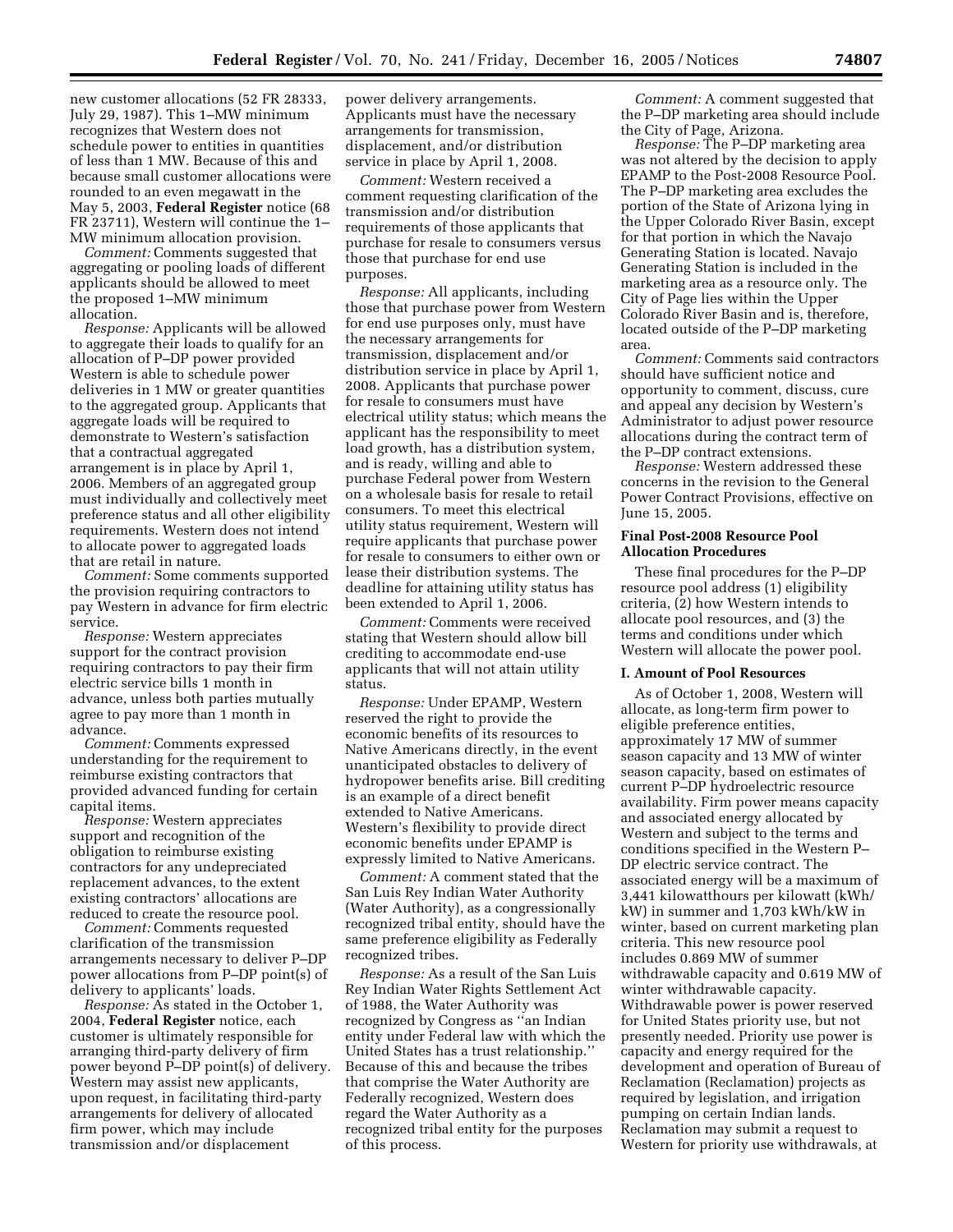which time Western will substantiate that the power to be withdrawn will be used for the purposes specified in the P–DP Marketing Plan Criteria (49 FR 50582). Thereafter, upon a 2-year written notice, Western may withdraw the necessary amount of power on a pro rata basis, which would subsequently reduce each contractor's withdrawable portion of its power allocation.

# **II. General Eligibility Criteria**

Western will apply the following general eligibility criteria to applicants seeking a firm power allocation under the Post-2008 Resource Pool Allocation Procedures:

A. Qualified applicants must be preference entities as defined by section 9(c) of the Reclamation Project Act of 1939, 43 U.S.C. 485h(c), as amended and supplemented.

B. First consideration will be given to qualified applicants in the P–DP marketing area that do not have a contract with Western for Federal power resources or are not a member of a parent entity that has a contract with Western for Federal power resources.

C. Qualified applicants, except Native American tribes, must be ready, willing and able to receive and distribute or use power from Western. Ready, willing, and able means that the potential contractor has the facilities needed to receive power or has made the necessary arrangements for transmission, displacement, and/or distribution service; and the potential contractor's power supply contracts with third parties permit the delivery of Western's power (60 FR 54173). Applicants must have the necessary arrangements for transmission, displacement, and/or distribution service in place by April 1, 2008.

D. Qualified applicants (including cooperatives, public utility districts, public power districts and municipalities) desiring to purchase power from Western for resale to consumers must have electrical utility status by April 1, 2006. Native American tribes are not subject to this requirement. Electrical utility status means the applicant has responsibility to meet load growth, has a distribution system and is ready, willing, and able to purchase Federal power from Western on a wholesale basis for resale to retail consumers. For the P–DP, Western will consider making allocations to municipal utilities, other than electrical utilities, that are recognized as utilities by their applicable legal authorities, are nonprofit in nature, have electrical facilities, and are independently governed and financed.

E. A qualified Native American applicant must be an Indian tribe as defined in the Indian Self Determination Act of 1975, 25 U.S.C. 450b, as amended.

### **III. General Allocation Criteria**

Western will apply the following general allocation criteria to applicants seeking an allocation of firm power under the Post-2008 Resource Pool Allocation Procedures.

A. Allocations of firm power will be made in amounts as determined solely by Western in exercising its discretion under Federal Reclamation Law.

B. An allottee may begin service to purchase firm power only upon the execution of an electric service contract between Western and the allottee, and satisfaction of required conditions in that contract.

C. Firm power will be allocated under these procedures to qualified applicants in accordance with preference provisions of section 9(c) of the Reclamation Project Act of 1939, in the following order of priority:

1. Preference entities in the P–DP marketing area that do not have a contract with Western for Federal power resources or are not a member of a parent entity that has a contract with Western for Federal power resources.

2. Preference entities in the P–DP marketing area that have a contract with Western for Federal power resources or are a member of a parent entity that has a contract with Western for Federal power resources.

3. Preference entities in adjacent Federal marketing areas that do not have a contract with Western for Federal power resources or are not a member of a parent entity that has a contract with Western for Federal power resources.

D. The P–DP marketing area includes:

• All of the drainage area considered tributary to the Colorado River below a point 1 mile downstream from the mouth of the Paria River (Lee's Ferry).

• The State of Arizona, excluding that portion lying in the Upper Colorado River Basin, except for that portion of the Upper Colorado River Basin in which the Navajo Generating Station is located. The Navajo Generating Station is included in the power marketing area as a resource only.

• That portion of the State of New Mexico lying in the Lower Colorado River Basin and the independent Quemada Basin lying north of the San Francisco River drainage area.

• Those portions of the State of California lying in the Lower Colorado River Basin and in drainage basins of all streams draining into the Pacific Ocean south of Calleguas Creek.

• Those parts of the States of California and Nevada in the Lahontan Basin including and lying south of the drainages of Mono Lake, Adobe Meadows, Owens Lake, Amargosa River, Dry Lakes and all closed independent basins or other areas in southern Arizona not tributary to the Colorado River.

For a map of the P–DP marketing area, visit Western's Web site at *http:// www.wapa.gov/dsw/pwrmkt.* 

E. Western will base allocations made to qualified applicants on the actual loads in calendar year 2003 or the most recent 12 months of actual load data, if received by Western no later than April 1, 2006. Western will apply current marketing plan criteria and EPAMP criteria to these loads, except as stated in this notice.

F. Western will base allocations made to Native American tribes on their actual loads in calendar year 2003 or the most recent 12 months of actual load data, if received by Western no later than April 1, 2006. Western has the right to use estimated load values should actual load data not be available. Western will review and adjust, where necessary, inaccurate estimates received during the allocation process.

G. New contractors must execute electric service contracts within 6 months of receiving a contract offer from Western, unless Western agrees otherwise in writing.

H. The resource pool will be dissolved subsequent to the closing date for executing firm power contracts. Firm power not placed under contract will be offered on a pro rata basis to existing contractors up to the amount they contributed to the resource pool. Beyond that, any remaining power will be used as determined by Western.

I. The minimum allocation shall be 1,000 kilowatts (kW).

J. Applicants seeking an allocation as an aggregated group must demonstrate to Western's satisfaction the existence of a contractual aggregation arrangement by April 1, 2006. Members of an aggregated group must individually and collectively meet preference status and all other eligibility requirements.

K. If unanticipated obstacles to the delivery of hydropower benefits to Native American tribes arise, Western will allow the economic benefits of the resource to be directly provided to the tribes.

#### **IV. General Contract Principles**

Western will apply the following general contract principles to all applicants receiving an allocation of firm power under the Post-2008 Resource Pool Allocation Procedures.